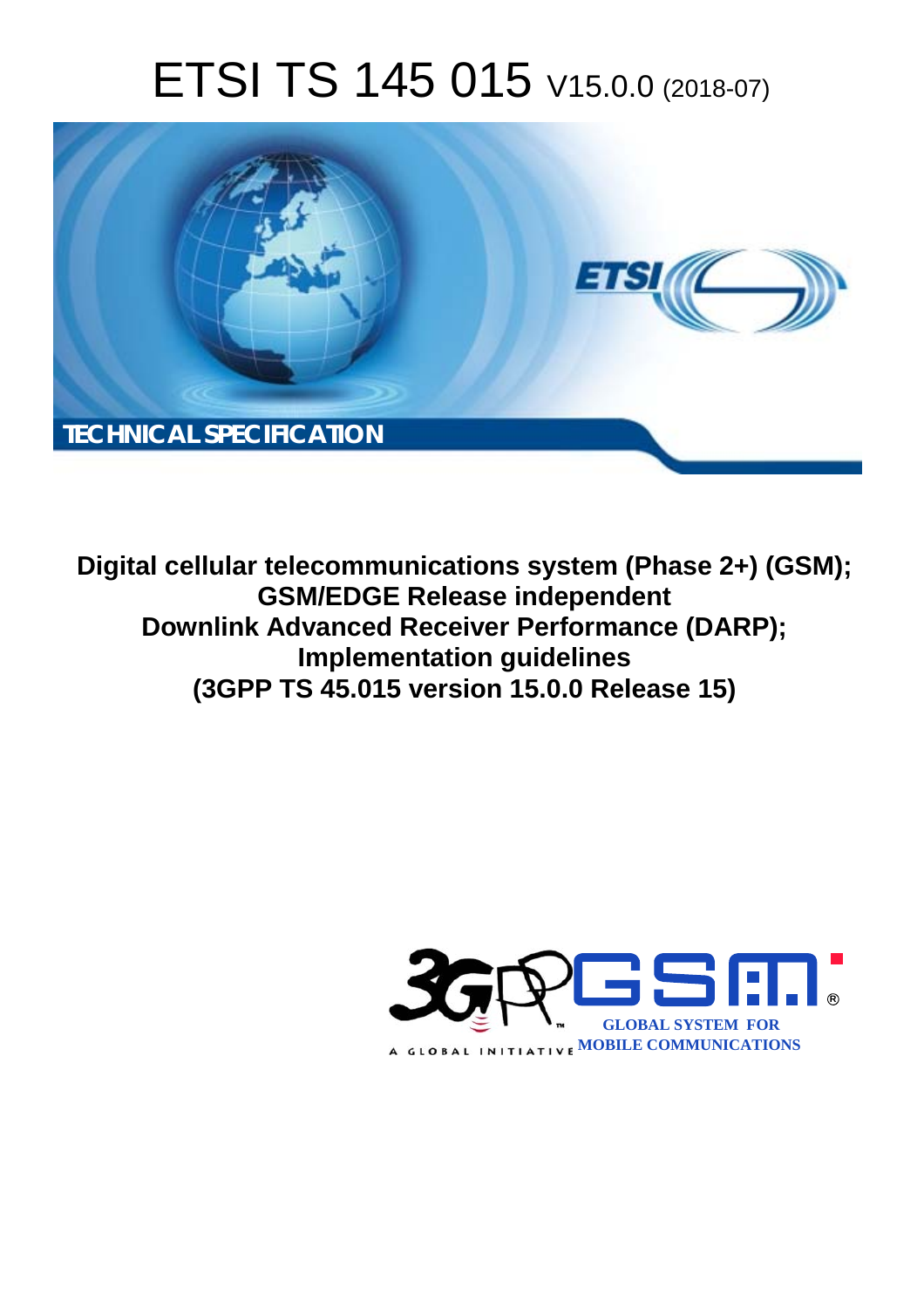Reference RTS/TSGR-0645015vf00

> Keywords GSM

#### *ETSI*

#### 650 Route des Lucioles F-06921 Sophia Antipolis Cedex - FRANCE

Tel.: +33 4 92 94 42 00 Fax: +33 4 93 65 47 16

Siret N° 348 623 562 00017 - NAF 742 C Association à but non lucratif enregistrée à la Sous-Préfecture de Grasse (06) N° 7803/88

#### *Important notice*

The present document can be downloaded from: <http://www.etsi.org/standards-search>

The present document may be made available in electronic versions and/or in print. The content of any electronic and/or print versions of the present document shall not be modified without the prior written authorization of ETSI. In case of any existing or perceived difference in contents between such versions and/or in print, the only prevailing document is the print of the Portable Document Format (PDF) version kept on a specific network drive within ETSI Secretariat.

Users of the present document should be aware that the document may be subject to revision or change of status. Information on the current status of this and other ETSI documents is available at <https://portal.etsi.org/TB/ETSIDeliverableStatus.aspx>

If you find errors in the present document, please send your comment to one of the following services: <https://portal.etsi.org/People/CommiteeSupportStaff.aspx>

#### *Copyright Notification*

No part may be reproduced or utilized in any form or by any means, electronic or mechanical, including photocopying and microfilm except as authorized by written permission of ETSI. The content of the PDF version shall not be modified without the written authorization of ETSI. The copyright and the foregoing restriction extend to reproduction in all media.

> © ETSI 2018. All rights reserved.

**DECT**TM, **PLUGTESTS**TM, **UMTS**TM and the ETSI logo are trademarks of ETSI registered for the benefit of its Members. **3GPP**TM and **LTE**TM are trademarks of ETSI registered for the benefit of its Members and of the 3GPP Organizational Partners. **oneM2M** logo is protected for the benefit of its Members.

**GSM**® and the GSM logo are trademarks registered and owned by the GSM Association.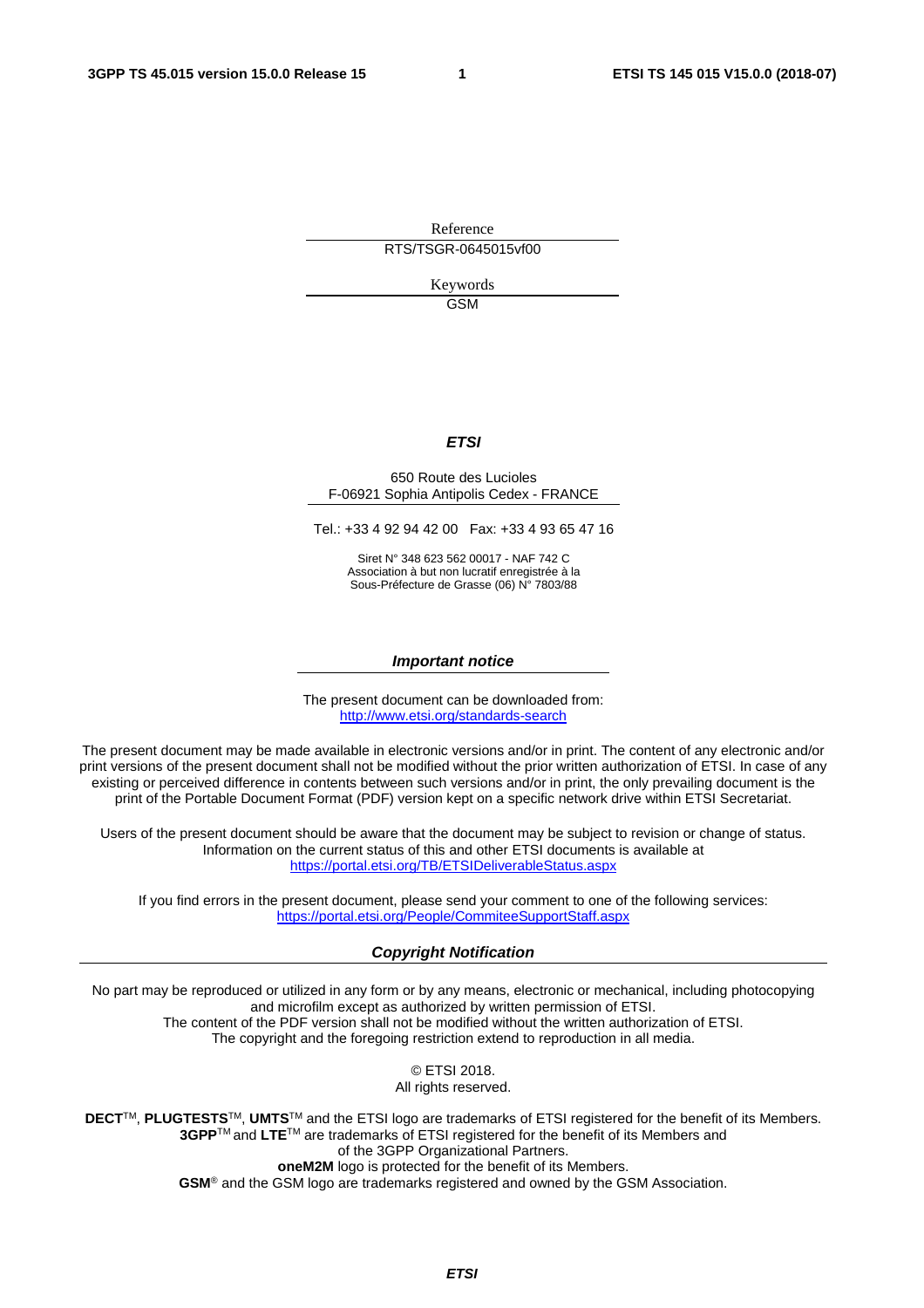### Intellectual Property Rights

#### Essential patents

IPRs essential or potentially essential to normative deliverables may have been declared to ETSI. The information pertaining to these essential IPRs, if any, is publicly available for **ETSI members and non-members**, and can be found in ETSI SR 000 314: *"Intellectual Property Rights (IPRs); Essential, or potentially Essential, IPRs notified to ETSI in respect of ETSI standards"*, which is available from the ETSI Secretariat. Latest updates are available on the ETSI Web server ([https://ipr.etsi.org/\)](https://ipr.etsi.org/).

Pursuant to the ETSI IPR Policy, no investigation, including IPR searches, has been carried out by ETSI. No guarantee can be given as to the existence of other IPRs not referenced in ETSI SR 000 314 (or the updates on the ETSI Web server) which are, or may be, or may become, essential to the present document.

#### **Trademarks**

The present document may include trademarks and/or tradenames which are asserted and/or registered by their owners. ETSI claims no ownership of these except for any which are indicated as being the property of ETSI, and conveys no right to use or reproduce any trademark and/or tradename. Mention of those trademarks in the present document does not constitute an endorsement by ETSI of products, services or organizations associated with those trademarks.

### Foreword

This Technical Specification (TS) has been produced by ETSI 3rd Generation Partnership Project (3GPP).

The present document may refer to technical specifications or reports using their 3GPP identities, UMTS identities or GSM identities. These should be interpreted as being references to the corresponding ETSI deliverables.

The cross reference between GSM, UMTS, 3GPP and ETSI identities can be found under [http://webapp.etsi.org/key/queryform.asp.](http://webapp.etsi.org/key/queryform.asp)

### Modal verbs terminology

In the present document "**shall**", "**shall not**", "**should**", "**should not**", "**may**", "**need not**", "**will**", "**will not**", "**can**" and "**cannot**" are to be interpreted as described in clause 3.2 of the [ETSI Drafting Rules](https://portal.etsi.org/Services/editHelp!/Howtostart/ETSIDraftingRules.aspx) (Verbal forms for the expression of provisions).

"**must**" and "**must not**" are **NOT** allowed in ETSI deliverables except when used in direct citation.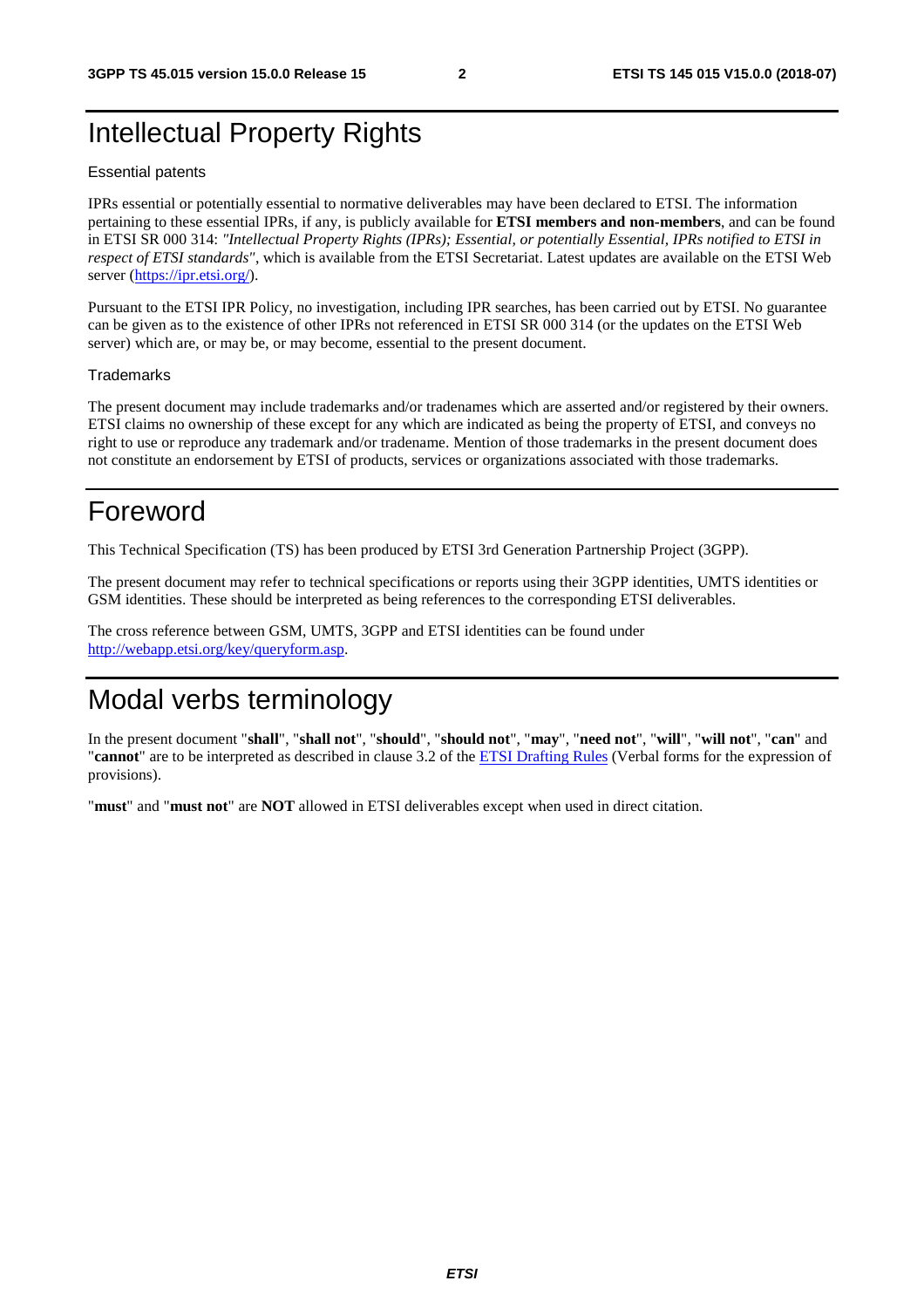## Contents

| $\textbf{For} \textit{word} \textit{} \textit{} \textit{} \textit{} \textit{} \textit{} \textit{} \textit{} \textit{} \textit{} \textit{} \textit{} \textit{} \textit{} \textit{} \textit{} \textit{} \textit{} \textit{} \textit{} \textit{} \textit{} \textit{} \textit{} \textit{} \textit{} \textit{} \textit{} \textit{} \textit{} \textit{} \textit{} \textit{} \textit{} \textit{$ |  |  |  |  |  |
|-------------------------------------------------------------------------------------------------------------------------------------------------------------------------------------------------------------------------------------------------------------------------------------------------------------------------------------------------------------------------------------------|--|--|--|--|--|
|                                                                                                                                                                                                                                                                                                                                                                                           |  |  |  |  |  |
|                                                                                                                                                                                                                                                                                                                                                                                           |  |  |  |  |  |
| $\mathbf{1}$                                                                                                                                                                                                                                                                                                                                                                              |  |  |  |  |  |
| $\overline{2}$                                                                                                                                                                                                                                                                                                                                                                            |  |  |  |  |  |
| 3 <sup>7</sup><br>3.1                                                                                                                                                                                                                                                                                                                                                                     |  |  |  |  |  |
| $\overline{4}$                                                                                                                                                                                                                                                                                                                                                                            |  |  |  |  |  |
| 5 <sup>1</sup><br>5.1<br>5.2                                                                                                                                                                                                                                                                                                                                                              |  |  |  |  |  |
| <b>Annex A (informative):</b>                                                                                                                                                                                                                                                                                                                                                             |  |  |  |  |  |
|                                                                                                                                                                                                                                                                                                                                                                                           |  |  |  |  |  |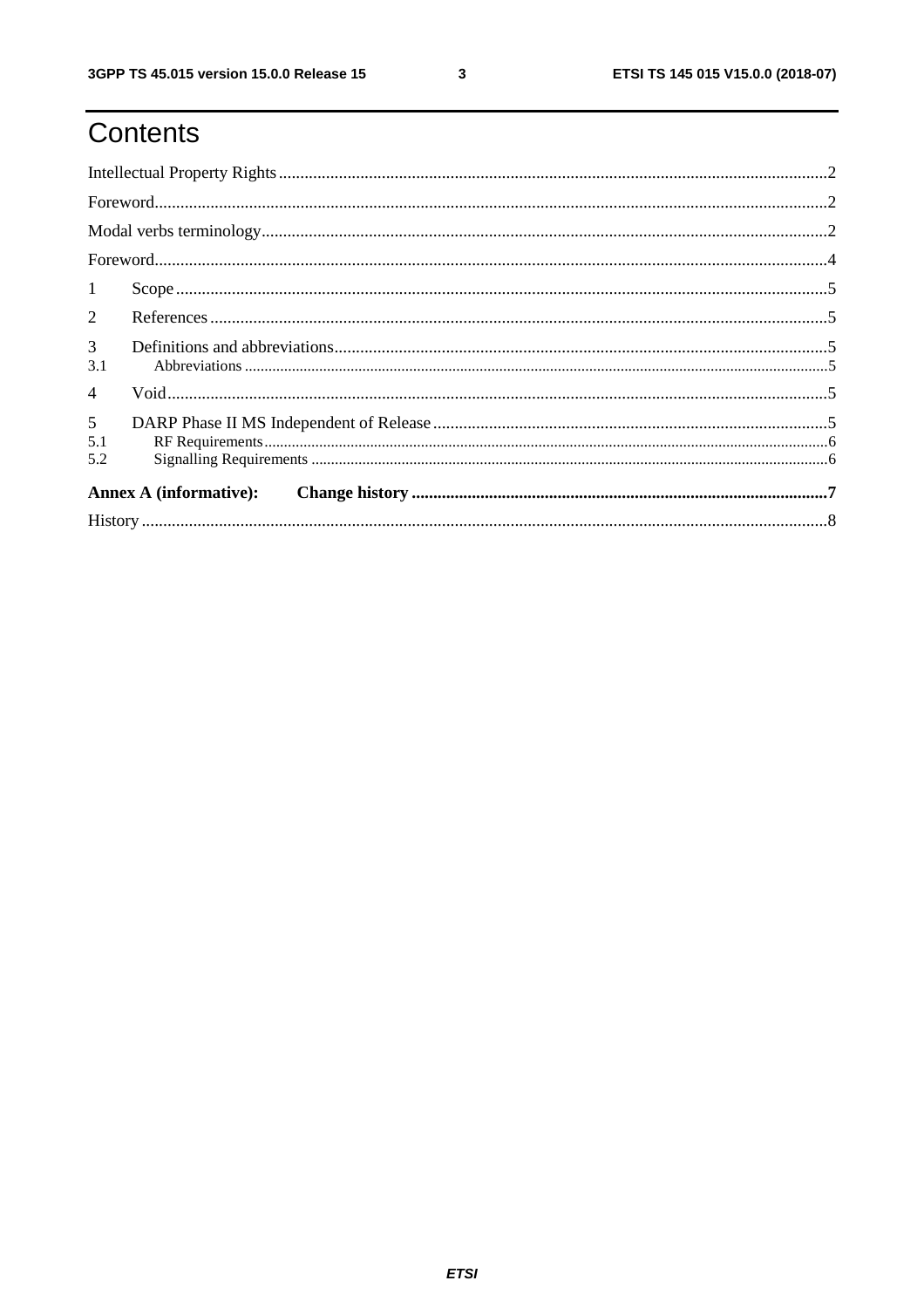### Foreword

This Technical Specification has been produced by the 3rd Generation Partnership Project (3GPP).

The contents of the present document are subject to continuing work within the TSG and may change following formal TSG approval. Should the TSG modify the contents of the present document, it will be re-released by the TSG with an identifying change of release date and an increase in version number as follows:

Version x.y.z

where:

- x the first digit:
	- 1 presented to TSG for information;
	- 2 presented to TSG for approval;
	- 3 or greater indicates TSG approved document under change control.
- y the second digit is incremented for all changes of substance, i.e. technical enhancements, corrections, updates, etc.
- z the third digit is incremented when editorial only changes have been incorporated in the document.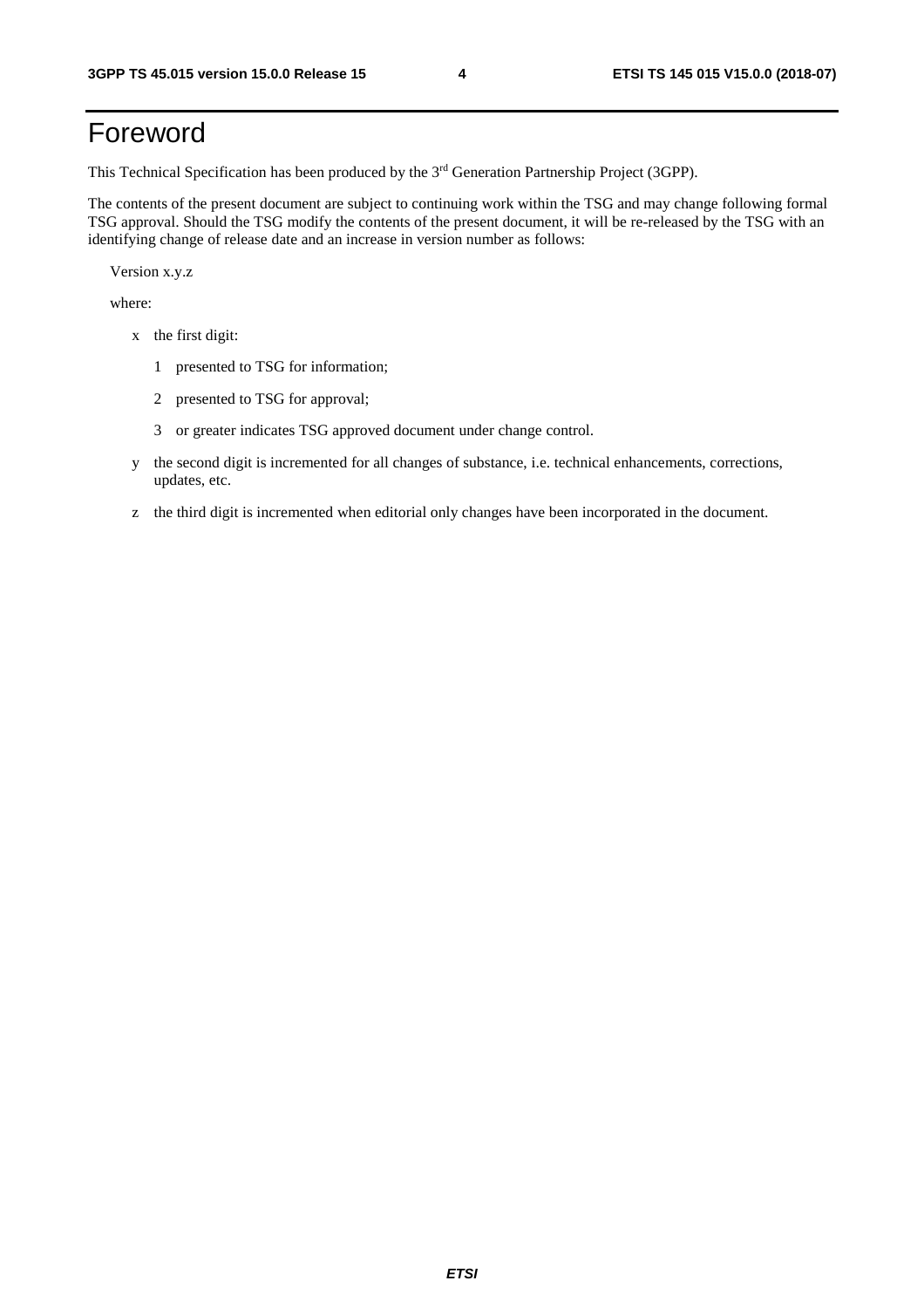### 1 Scope

The present document specifies requirements on MSs supporting Downlink Advanced Receiver Performance (DARP) that are independent of release. TSG GERAN has agreed that the standardisation of DARP be independent of a release. However, in order to implement an MS that conforms to a particular release but supports DARP, which is specified in a later release, it is necessary to specify some extra requirements.

DARP - phase II is contained in the Release 7 specifications. In order to implement an MS conforming to Release 5 but supporting DARP – phase II, it is necessary for the MS to additionally conform to some parts of the Release 7 specifications, such as the radio frequency requirements for DARP and some signalling extensions relating to the MS Classmark and radio access capabilities.

### 2 References

The following documents contain provisions which, through reference in this text, constitute provisions of the present document.

- References are either specific (identified by date of publication, edition number, version number, etc.) or non-specific.
- For a specific reference, subsequent revisions do not apply.
- For a non-specific reference, the latest version applies. In the case of a reference to a 3GPP document (including a GSM document), a non-specific reference implicitly refers to the latest version of that document *in the same Release as the present document*.
- [1] (void)

[2] (void)

- [3] 3GPP TS 45.005: "Radio transmission and reception (Release 7)".
- [4] 3GPP TS 24.008: "Mobile radio interface Layer 3 specification; Core Network protocols; Stage 3 (Release 7)".

### 3 Definitions and abbreviations

Unless listed below, all definitions and abbreviations used in the present document are listed in documents referenced in clause 2.

#### 3.1 Abbreviations

For the purposes of the present document, the following abbreviations apply:

| <b>DARP</b> | Downlink Advanced Receiver Performance                                 |
|-------------|------------------------------------------------------------------------|
| <b>SAIC</b> | Single Antenna Interference Cancellation, also known as DARP - phase I |
| <b>MSRD</b> | Mobile Station Receive Diversity, also known as DARP - phase II        |

### 4 Void

### 5 DARP Phase II MS Independent of Release

MSs that conform to Release 5 and support DARP - phase II shall support the following requirements in Release 7.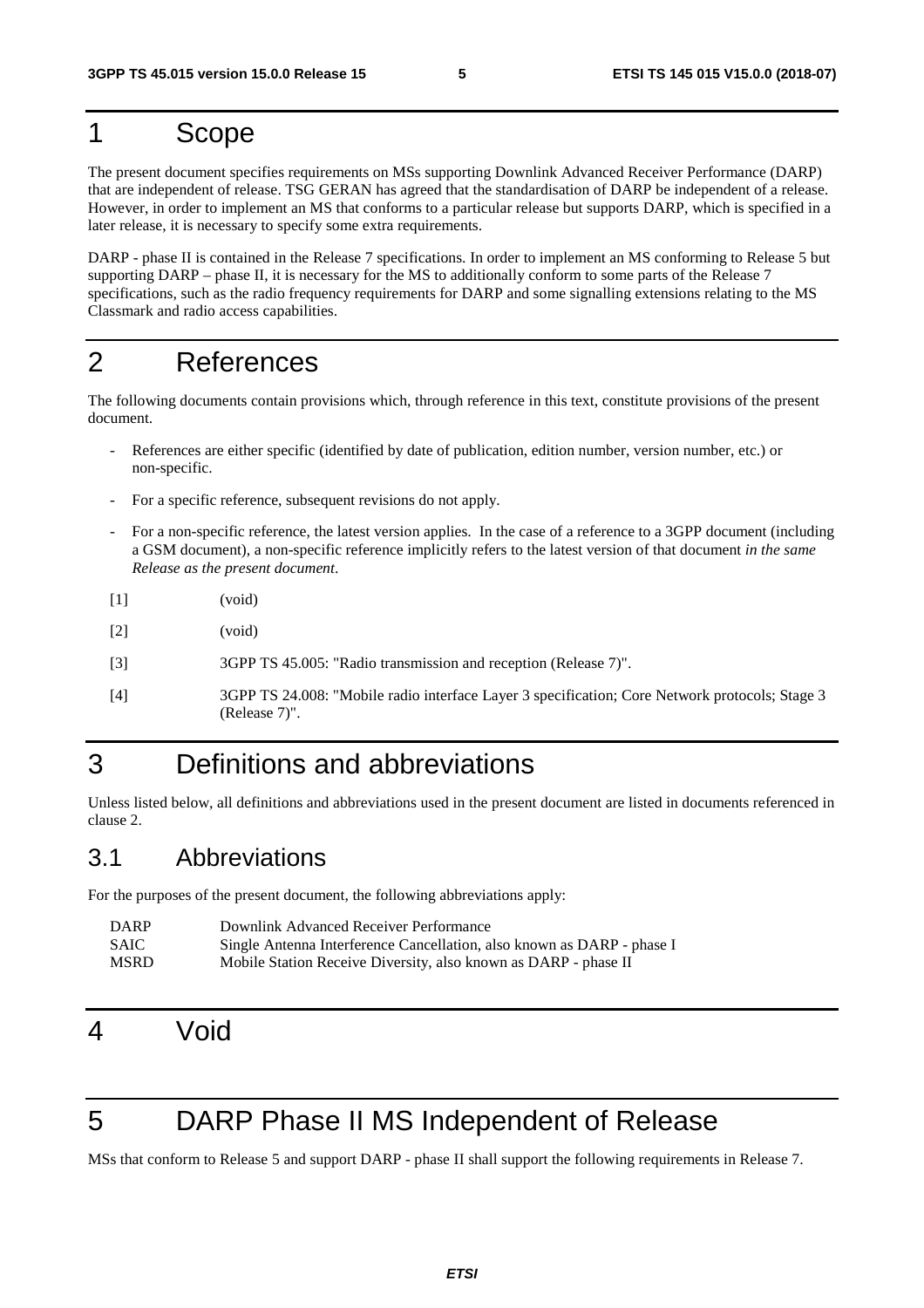#### 5.1 RF Requirements

The MS shall comply with the RF requirements for DARP - phase II specified in [3]. These requirements are:

Section 6.2: Reference sensitivity level.

Section 6.3: Reference interference level.

#### 5.2 Signalling Requirements

The MS shall support the following information elements specified in [4]:

Section 10.5.1.7 Mobile Station Classmark 3, with the following exceptions:

- Fields T-GSM 400 Bands Supported / T-GSM 400 Associated Radio Capability, T-GSM 900 Associated Radio Capability, DTM GPRS High Multi Slot Class / Offset required / DTM EGPRS High Multi Slot Class, GSM 710 Associated Radio Capability, T-GSM 810 Associated Radio Capability, and Multislot Capability Reduction for Downlink Dual Carrier shall be indicated as not present since they are not defined in Release 5. This is done by setting the related indication bit to '0'.
- Parameter DTM Enhancement Capability, Repeated ACCH Capability and Ciphering Mode Setting Capability shall be indicated as not supported since it is not defined in Release 5. This is done by setting the bit value '0' for this parameter.

Section 10.5.5.12a MS Radio Access Capability, with the following exceptions:

- Fields DTM GPRS High Multi Slot Class / DTM EGPRS High Multi Slot Class, Multislot Capability Reduction for Downlink Dual Carrier, and Downlink Dual Carrier for DTM Capability shall be indicated as not present since they are not defined in Release 5. This is done by setting the related indication bit to '0'.
- Parameters Multiple TBF Capability, Extended RLC/MAC Control Message Segmentation Capability, DTM Enhancements Capability, PS Handover Capability, and DTM Handover Capability shall be indicated as not supported since they are not defined in Release 5. This is done by setting the bit value '0' for each of these parameters.
- In addition, for Access Technology Type, the values '1001' through to '1101' shall not be used since GSM T 380, GSM T 410, GSM T 900, GSM 710 and GSM T 810 are not supported in Release 5.
- NOTE: The lack of one or more of the fields following the Downlink Advanced Receiver Performance field in Mobile Station Classmark 3 IE or MS Radio Access Capability IE should not be considered as an error by the network. In this case the meaning "not supported" or "not present" should be assumed as indicated above.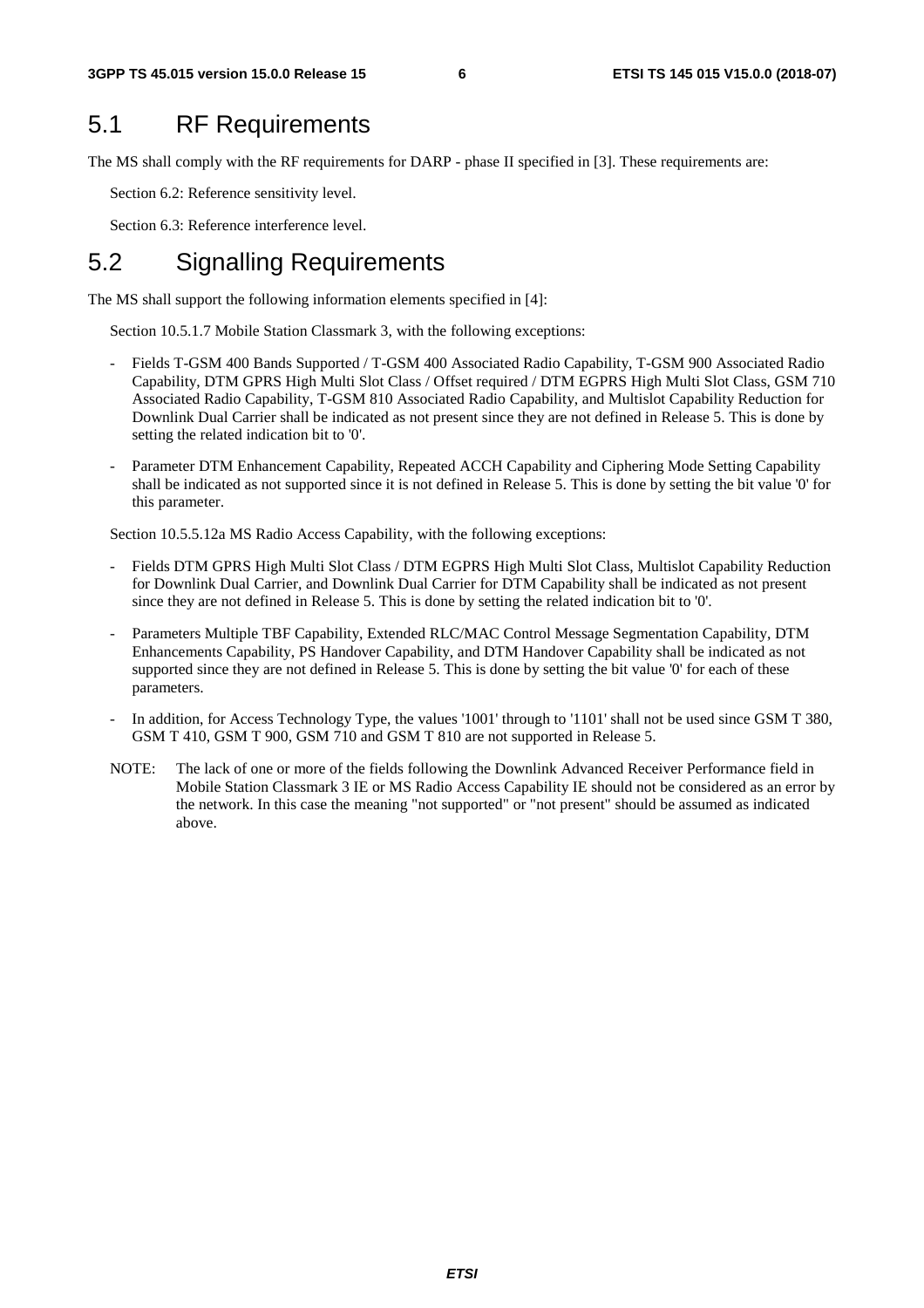### Annex A (informative): Change history

| <b>Change history</b> |      |                 |           |                |                                                              |        |            |
|-----------------------|------|-----------------|-----------|----------------|--------------------------------------------------------------|--------|------------|
| <b>Date</b>           | TSG# | <b>TSG Doc.</b> | <b>CR</b> | <b>Rev</b>     | Subject/Comment                                              | Old    | <b>New</b> |
| 2004-11               | 22   | IGP-042854      |           |                | Version for Release 5                                        |        | 5.0.0      |
| 2006-01               | 28   | GP-060330       | 0004      | $\overline{2}$ | Release independent DARP Implementation<br>quidelines update | 5.0.0  | 5.1.0      |
| 2007-05               | 34   | GP-071051       | 0005      |                | Release independent DARP Implementation<br>guidelines update | 5.1.0  | 5.2.0      |
| 2007-05               | 34   | GP-07105        | 0006      |                | Release independent DARP Implementation<br>quidelines update | 5.2.0  | 6.1.0      |
| 2007-08               | 35   |                 |           |                | Version for Release 7                                        | 6.1.0  | 7.0.0      |
| 2008-12               | 40   |                 |           |                | Version for Release 8                                        | 7.0.0  | 8.0.0      |
| 2009-12               | 44   |                 |           |                | Version for Release 9                                        | 8.0.0  | 9.0.0      |
| 2011-03               | 49   |                 |           |                | Version for Release 10                                       | 9.0.0  | 10.0.0     |
| 2012-09               | 55   |                 |           |                | Version for Release 11                                       | 10.0.0 | 11.0.0     |
| 2014-09               | 63   |                 |           |                | Version for Release 12 (frozen at SP-65)                     | 11.0.0 | 12.0.0     |
| 2015-12               | 68   |                 |           |                | Version for Release 13 (frozen at SP-70)                     | 12.0.0 | 13.0.0     |

| <b>Change history</b> |              |  |            |  |  |                                            |                |
|-----------------------|--------------|--|------------|--|--|--------------------------------------------|----------------|
| <b>Date</b>           | Meeting TDoc |  | <b>ICR</b> |  |  | <b>Rev Cat Subject/Comment</b>             | <b>New</b>     |
|                       |              |  |            |  |  |                                            | <b>version</b> |
| 2017-03               | 75           |  |            |  |  | Version for Release 14 (frozen at TSG-75)  | 14.0.0         |
| 2018-06               | 80           |  |            |  |  | IVersion for Release 15 (frozen at TSG-80) | 15.0.0         |